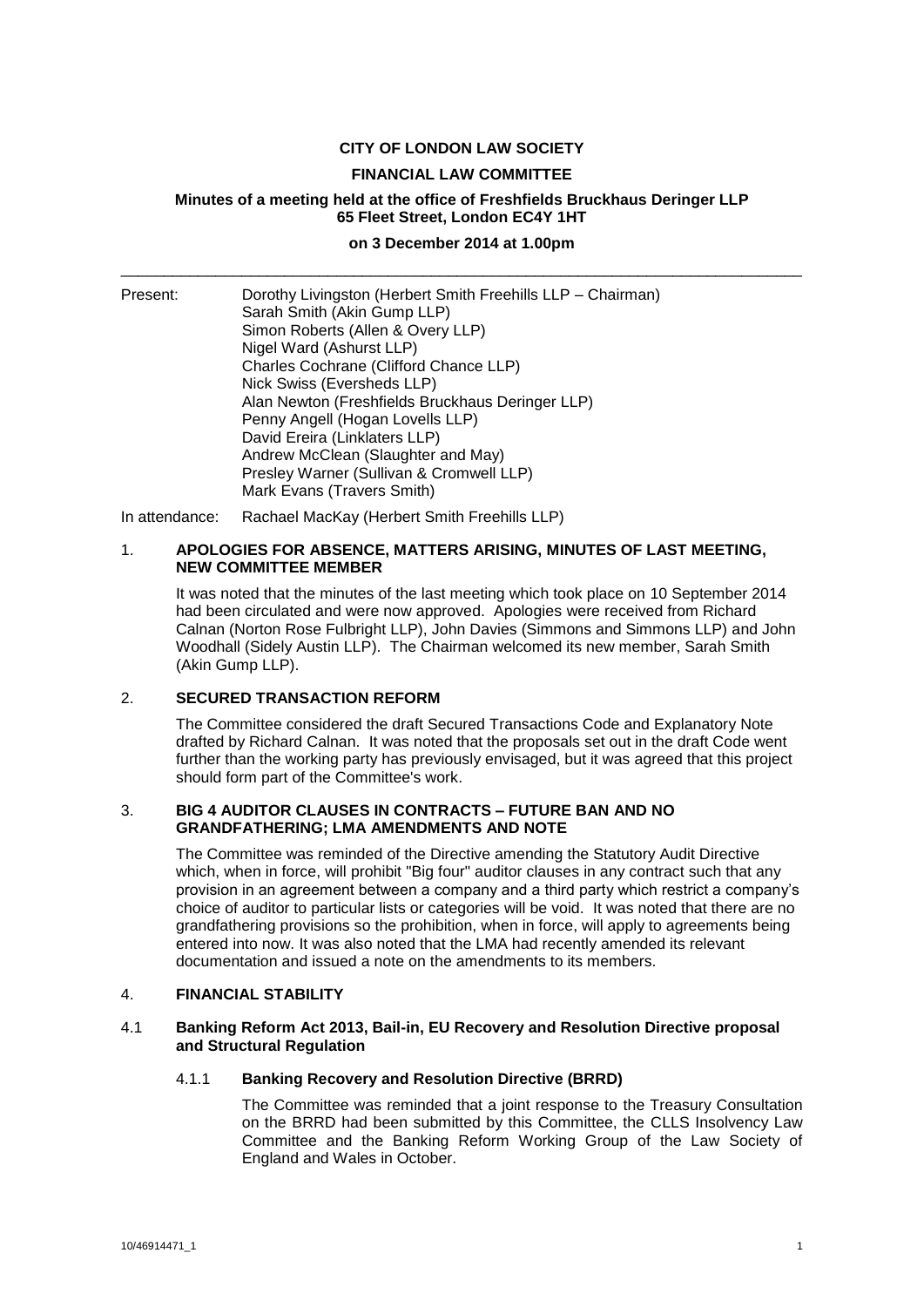# 4.1.2 **UK: BRR, Safeguards Order and Depositor Preference etc**

It was reported that the Treasury had laid four of the six statutory instruments necessary to implement the BRRD in the UK.

*Afternote: all now in force.*

#### 4.2 **FSB, PRA and EBA Consultations**

The Committee's attention was drawn to the numerous consultations by the FSB, the PRA and EBA in relation to total loss absorbency (TLAC), implementation of the BRRD, changes to the law on deposit guarantee schemes and bail-in, which are related topics. It was agreed that the joint working party with the Insolvency Law Committee on Bank Reform would review these and decide which to respond to.

*Afternote: resulting responses are available on the CLLS website.* 

#### 4.3 **Structural Reforms**

It was reported that the EU Council and European Parliament are still considering the EU Commission's proposals on a draft regulation for the structural reform of banks. It was anticipated that the final text would not be adopted before June 2015 and possibly much later. It was thought that its possible terms and uncertainty whether it would proceed could complicate the UK's preparation of legislation for ring-fencing of key banks.

The Committee would keep watch for further developments.

#### 5. **SMALL BUSINESS, ENTERPRISE AND EMPLOYMENT BILL – PROHIBTION ON NON-ASSIGNMENT PROVISIONS RE: RECEIVABLES**

The Committee noted that the Small Business, Enterprise and Employment Bill contains a power for regulations to be made which would make ineffective any term of a relevant contract which prohibits or imposes a condition or other restriction on the assignment of receivables. It was understood that the aim of this part of the Bill is to assist small companies who wish to raise finance against invoices. The Committee would review the draft regulations when available.

*Afternote: A draft SI was released for consultation on 6 December 2014 and the Committee's response is available on the CLLS website.*

# 6. **BILLS OF SALE – LAW COMMISSION CALL FOR EVIDENCE**

The Committee was reminded that, in July, the Law Commission had announced a review of the law on bills of sale and that it expects to report and make recommendations for reform in late summer 2016. It was agreed that was appropriate for this matter to be considered by the security reform working party at the appropriate time. Until then, further developments were awaited.

*Afternote: a consultation on possible reform is expected in Autumn 2015.* 

#### 7. **FINANCAL CONDUCT AUTHORITY: WHOLESALE MARKETS REVIEW**

Nothing to report. The Committee would keep a watching brief on further developments.

# 8. **THE UK'S NEW PAYMENT SYSTEMS REGULATOR TO LAUNCH A COMPETITION REVIEW**

Noted.